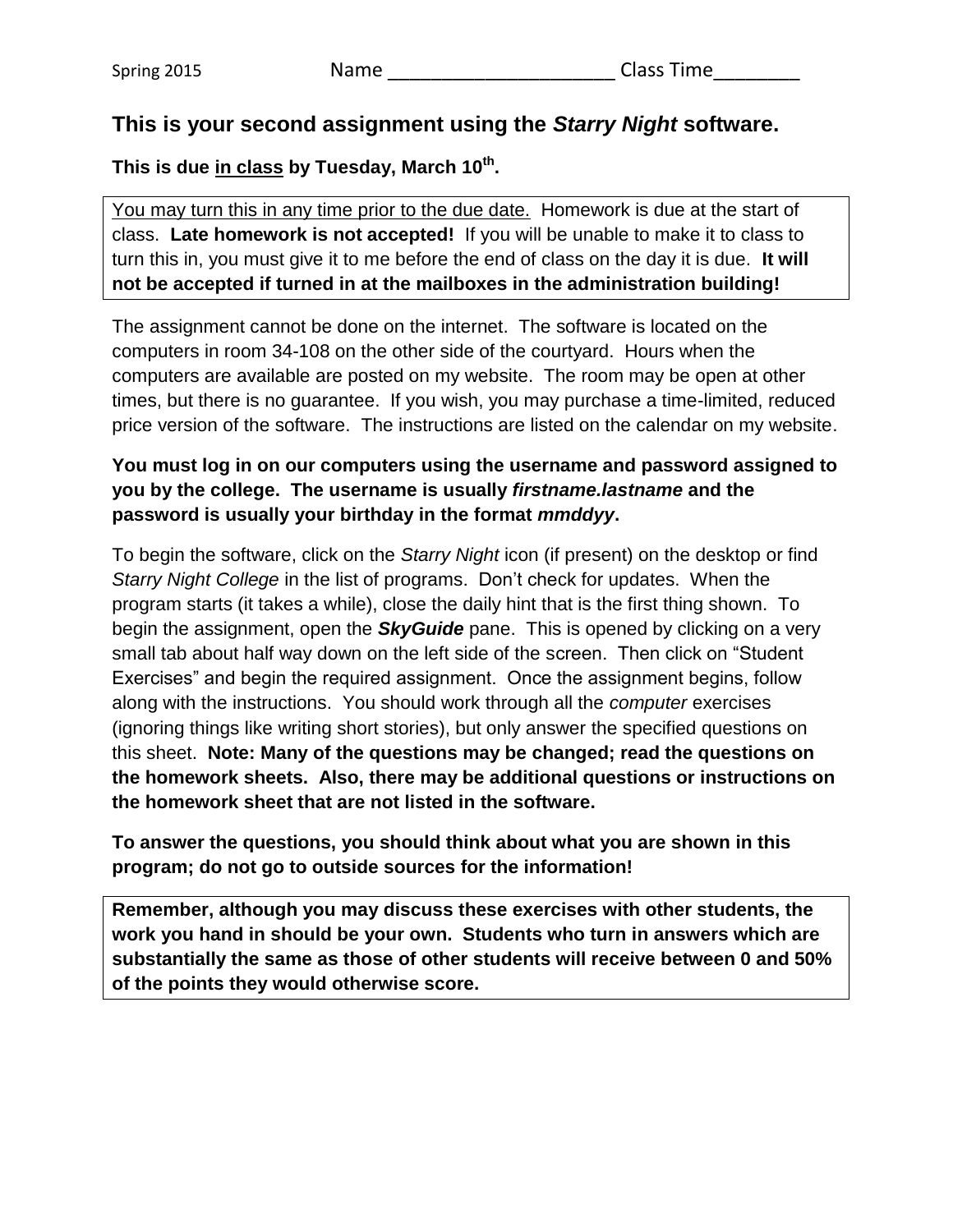# **Note: some questions have been changed and others have been added to those supplied by the program (or left out)!**

## **Lesson A8: The Year and Seasons**

Open the **SkyGuide** pane, and navigate to **Student Exercises > A – Earth, Moon and Sun > A8: The Year and Seasons**

and follow the instructions given. Record your answers in the spaces provided.

**Question 1a: Go to 1: Earth's orbit.** What is the distance from the Earth to the Sun on June 21? Stop the motion of the Earth around that date. Change to the angular separation cursor and measure the distance from the Earth to the Sun in AU. Make sure that the cursor reads "Earth" at the start and "Sun" at the end. Do NOT give the answer for angular separation or position angle in degrees here!

**Question 1b:** What is the distance from the Earth to the Sun on December 21? Stop the motion of the Earth around that date. Change to the angular separation cursor and measure the distance from the Earth to the Sun in AU.

**Question 1c:** For us in the northern hemisphere, is the Earth closer to the Sun or farther from the Sun in our winter? Based on that answer, do you think that the distance of the Earth from the Sun is a major contributor to the seasons?

**Question 2:** What is the percentage change in the distance? (Subtract the answers above from each other, divide by the larger, and multiply by 100.) Show your work. That means to write out the problem that you have to solve, but do your arithmetic on a calculator.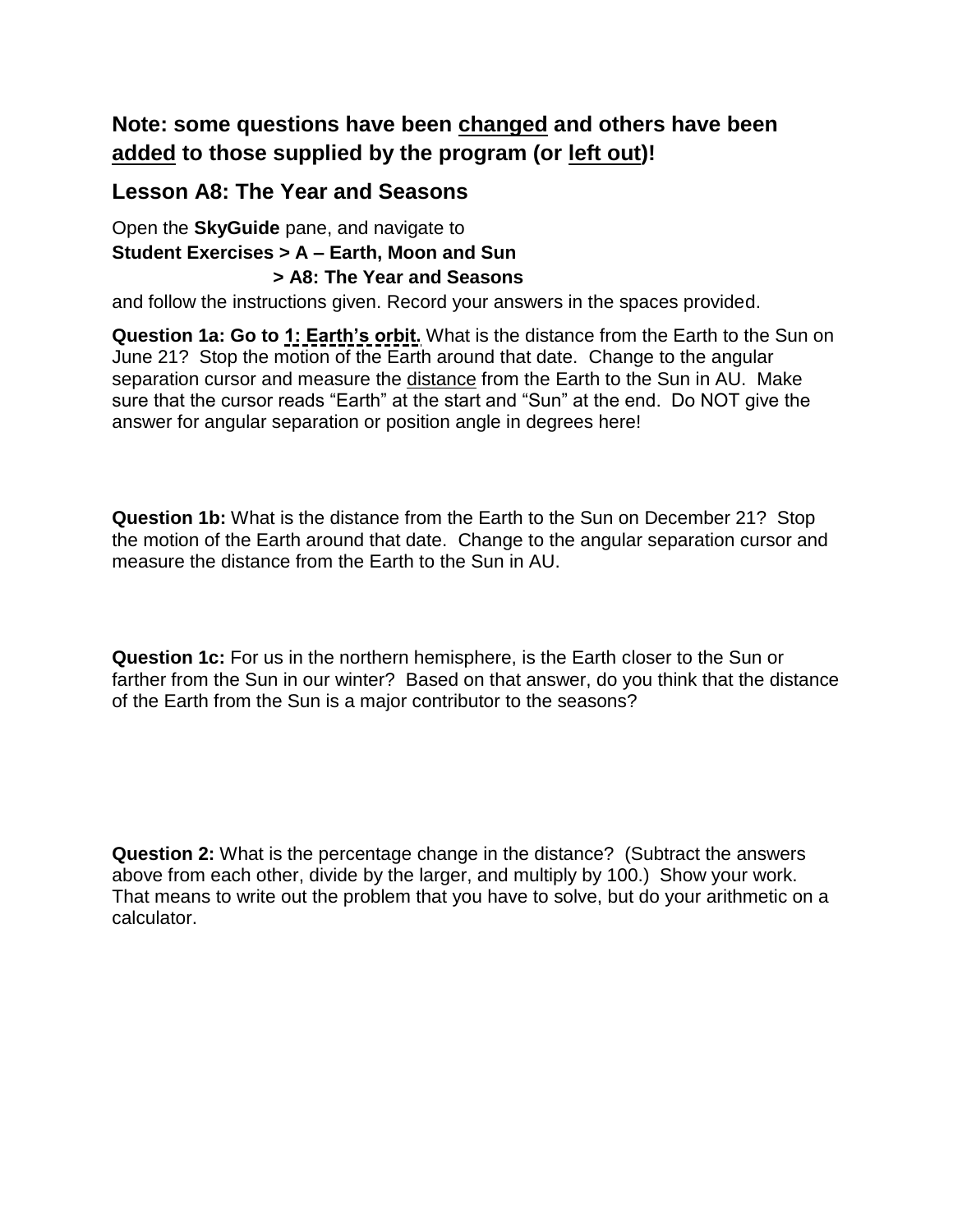**Question 4: Go to 2: Earth's rotation axis.** Which of the following statements is correct on June 21?

- **a.** The Southern Hemisphere is tilted towards the Sun.
- **b.** The Northern Hemisphere is tilted towards the Sun.
- **c.** The Southern Hemisphere is titled away from the Sun.
- **d.** Both b and c

**Question 5:** Which of the following statements is correct on December 21? (You can click in the text pane just above question 5 to change the date.)

- **a.** The Northern Hemisphere is tilted away from the Sun.
- **b.** The Southern Hemisphere is tilted away from the Sun.
- **c.** The Southern Hemisphere is tilted towards the Sun.
- **d.** Both a and c

**Question 6:** As the Earth orbits the Sun; observe the tilt and direction of the Earth's rotation axis. Which of the following statements is true? (You can click in the text pane at the appropriate location to move the Earth.)

**a.** The Earth's tilt remains the same and the rotation axis maintains the same orientation.

- **b.** The Earth's tilt remains the same but the rotation axis changes orientation.
- **c.** Both the angle and orientation of Earth's rotation axis change.
- **d.** Earth's degree of tilt changes but the orientation of the axis remains the same.

**Question 7:** Based on your observations, as the Earth revolves around the Sun:

|  |                                              |  |  |  |  |  |  | $\Box$ a. The hemisphere tilted towards the Sun experiences summer and the hemisphere |  |  |  |  |
|--|----------------------------------------------|--|--|--|--|--|--|---------------------------------------------------------------------------------------|--|--|--|--|
|  | tilted away from the Sun experiences winter. |  |  |  |  |  |  |                                                                                       |  |  |  |  |

**b.** The hemisphere tilted away from the Sun experiences summer and the hemisphere tilted towards the Sun experiences winter.

**C.** The tilt and direction of the Earth's rotation axis remain constant.

**d.** Both a and c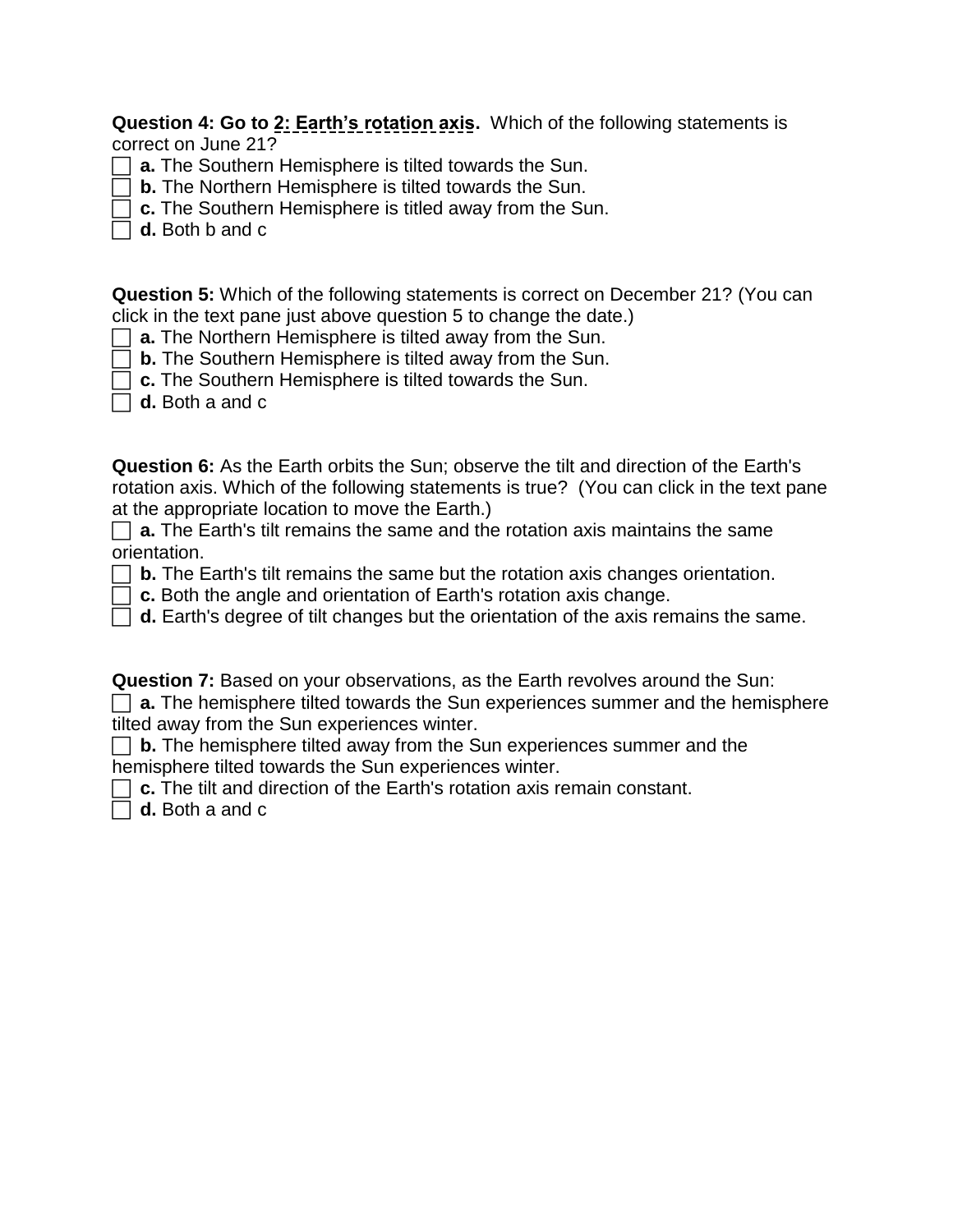**For the following three exercises (8a, 8b, and 9), you need to measure the height of the Sun in the sky. Do not use the "Gaze" control. This may give you incorrect answers. Instead, make sure you stop the Sun at its highest point and determine its altitude by putting the "angular separation cursor" on the Sun and measuring the angular separation to the horizon (not the position angle). To find the direction, look at the compass directions indicated on the horizon. Note: you may need to use the cursor to drag the view so that you can see in different directions (sunrise, south, sunset). If so, you need to change from the "angular separation cursor" to the "adaptive cursor."**

## **Question 8a: Summer: Go to 3: Concentration of sunlight in summer and winter. Note, I am asking for more than the program asks for!**

Complete the following Chart for June 21. You can use the "run time forward" (►) and "stop time" (■) buttons to watch the sun throughout the day. For all charts, use approximate compass points for the directions, such as SE, E, or NE for the position of the Sun at sunrise. For the altitude**,** round off the answer to whole numbers. The Sun is at its highest point when it crosses the meridian line; that is directly south or solar noon. Measure the height of the Sun to the true horizon, not the trees or buildings.

|                          | <b>Direction</b> | <b>Altitude</b> | Approximate<br><b>Time</b> |
|--------------------------|------------------|-----------------|----------------------------|
| <b>Sunrise</b>           |                  | On the horizon  |                            |
|                          |                  | $0^{\circ}$     |                            |
| Sun at its highest point | South            |                 | noon                       |
| <b>Sunset</b>            |                  | On the horizon  |                            |
|                          |                  | 0°              |                            |

#### **Question 8b: Fall**

After the completion of Question 8a: *Summer*, and before clicking to move to December (question 9), find the following additional information. Click on the month in the command bar at the top of the screen, and change the month to September. Use the up or down arrow key to change the month. The day should still be the  $21^{st}$ . Complete the following chart for September 21.

|                          | <b>Direction</b> | <b>Altitude</b>      | Approximate<br><b>Time</b> |
|--------------------------|------------------|----------------------|----------------------------|
| <b>Sunrise</b>           |                  | On the horizon       |                            |
|                          |                  | ∩°                   |                            |
| Sun at its highest point | South            |                      | noon                       |
| <b>Sunset</b>            |                  | On the horizon<br>0° |                            |